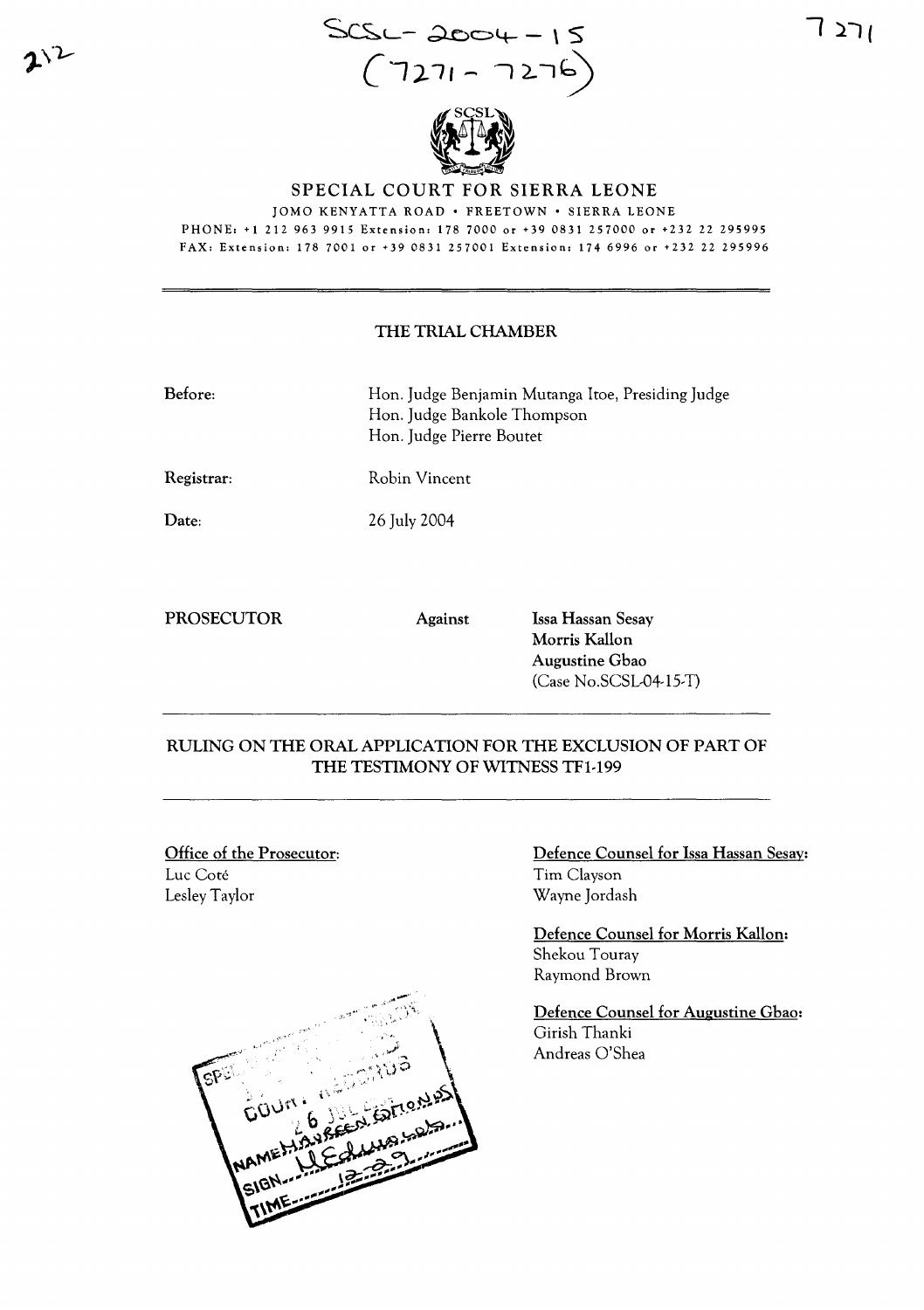THE TRIAL CHAMBER ("Trial Chamber") of the Special Court for Sierra Leone ("Special Court") composed of Hon. Judge Benjamin Mutanga Itoe, Presiding Judge, Hon. Judge Bankole Thompson and Hon. Judge Pierre Boutet;

SEIZED of an oral Application by the Defence Counsel for Augstine Gbao during the trial proceedings on 23 July 2004 for the exclusion of part of the testimony of Witness TF1-199; and the Prosecution's oral Response thereto;

CONSIDERING Rule 66 and 67 of the Rules and Article 17 of the Statute of the Special Court ("Statute");

#### AFTER DELIBERATION

## HEREBY ISSUES THE FOLLOWING RULING:

## INTRODUCTION

- 1. Witness TF1-199 testified before this Court on 19 July 2004. The Prosecution had previously disclosed the redacted written statement for this Witness on different dates between November 2003 and December 2003<sup>1</sup> while its unredacted version had been disclosed in accordance with the witness protection orders.
- 2. Based on Rule 89(C) of the Rules and Article 17 of the Statute, the Defence submits that the part of the testimony of Witness TF1-199 pertaining to the kidnapping of UNAMSIL personnel in Makeni should be excluded on the grounds that it is fresh evidence and it has not been given notice of this event from the disclosure referred to above and that, as a result, it cannot properly prepare to cross-examine this Witness. The Defence claims that evidence which

Case No. SCSL-04-15-T  $\frac{2}{3}$  26 July 2004

<sup>&</sup>lt;sup>1</sup> The Prosecution disclosed the written statement of Witness TF1 199 dated 16 August 2003 to each of the three accused on , respectively, 14 November 2003, 10 December 2003 and 17 December 2003. See Materials Filed Pursuant to Order to the Prosecution to File Disclosure Materials and Other Materials in Preparation for the Commencement of the Trial of 1 April 2004, 26 April 2004, Cover Page 2, Compliance Report, p. 44. The Prosecution further obtained interview notes from Witness TFI 199 on 31 February 2004.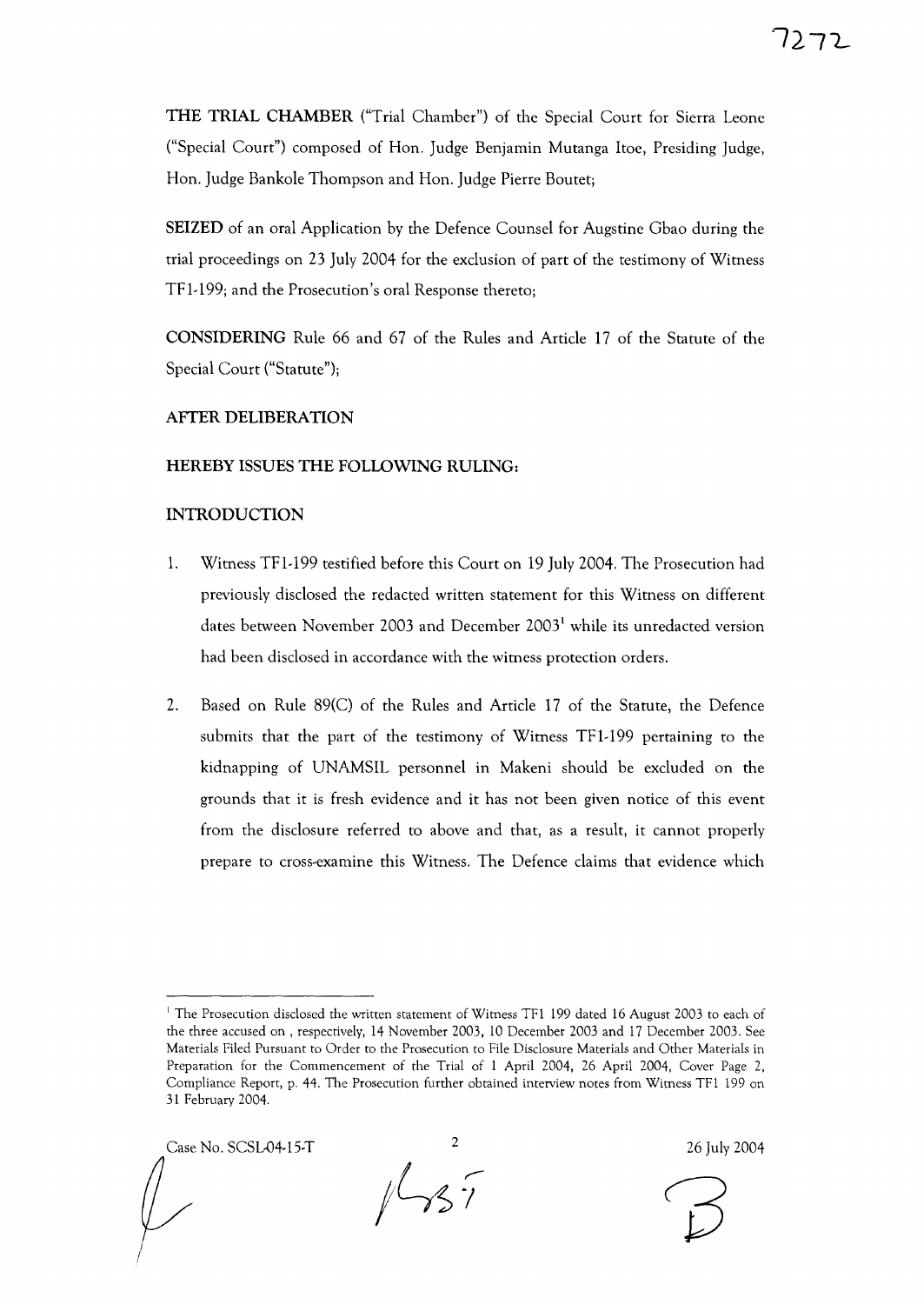cannot be properly tested by the Defence cannot be given probative value and therefore should be excluded.<sup>2</sup>

3. The Prosecution submitted that it acted diligently in disclosing the witness statement for this Witness and that, in addition to such statements, the Amended Consolidated Indictment and the Pre-Trial Brief provide sufficient notice to the Defence on the specific allegations on the kidnapping of UNAMSIL personnel. Further, the Prosecution contends that the impugned testimony is not fresh evidence but rather an expansion of the evidence presented by this Witness in open court, consistent with the principle of orality. The Defence therefore did not suffer any prejudice and, if any, it will be given the chance to test the probative value of this evidence in cross-examination.

### **DELIBERATION**

- 4. This Chamber is called upon to determine whether the Defence has demonstrated that the Prosecution is in breach of its disclosure obligations under Rule 66 and Rule 67 of the Rules and Article 17(4) of the Statue on the rights of the Accused on the alleged grounds that it has not diligently disclosed in a timely manner evidence by Witness TFI-199 on the kidnapping of UNAMSIL personnel in Makeni. Further, this Chamber should also determine whether the evidence being challenged, as it arose during testimony in court, is new evidence for which the Defence has not been given sufficient time to investigate and to prepare for cross-examination and whether this consequently warrants its exclusion.
- 5. In particular, this Chamber notes that the written statement in question states the following on this point:

When the RUF attacked the UN Peacekeepers, they left Lunsar and went to Freetown. There was a heavy attack on Gbari Junction. [Witness] saw UN vehicles drive [sic] by with RUF soldiers as drivers. They were wearing the UN caps.

/ Case No. SCSL04-15·T <sup>3</sup> 26 July 2004

 $157$ 

<sup>&</sup>lt;sup>2</sup> See Prosecutor v. Bagosora et al., ICTR-98-41-T, Decision on Admissibility of Wintess DBQ, 18 November 2003, paras 8 and 24.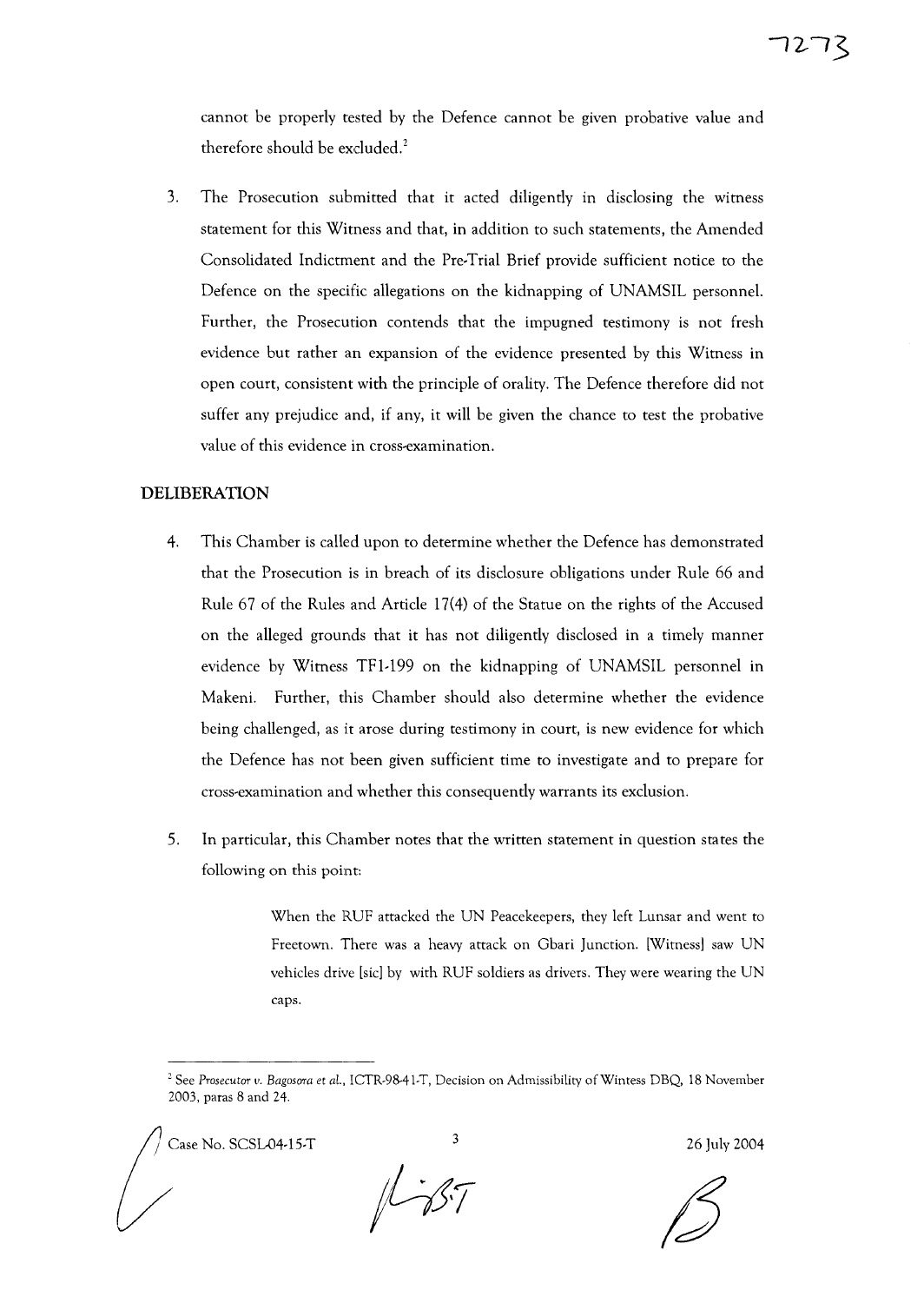Furthermore, the interview notes of 31 February 2004 state the following:

I heard about the attacks on the UN peacekeepers when I was at an interim care centre. I saw rebels wearing UN caps and driving UN vehicles. We knew that the rebels had attacked the UN. At this time, the rebe;s were still mixed with AFRC and RUF.

6. This Chamber has repeatedly addressed various issues regarding disclosure of evidence.<sup>3</sup> In the *Norman* Decision, the Chamber observed that:

> It is evident that the premise underlying the disclosure obligations is that the parties should act *bona fides* at all times. There is authority from the evolving jurisprudence of the International Criminal Tribunals that any allegation by the Defence as to a violation of the disclosure rules by the Prosecution should be substantiated with *prima facie* proof of such a violation.<sup>4</sup>

- 7. Further, taking due cognizance of the importance of Article 17(4) of the Statute in ensuring ample protection of the rights of an accused to have time and adequate facilities for the preparation of his case, and also to examine or have examined the witnesses against him, the Trial Chamber emphasized its role to enforce disclosure obligations in the interest of a fair trial "where evidence has not been disclosed or is disclosed so late as to prejudice the fairness of the trial"<sup>5</sup>. In this regard, the Chamber indicated that its judicial option in such an eventuality would be "to apply appropriate remedies which may include exclusion of such evidence.<sup>6</sup>
- 8. With reference to the evaluation of the novelty of evidence presented in Court during testimony, this Chamber already considered that it may not be possible to include every matter that a witness will testify upon at trial in a witness statement

Case No. SCSLD4-15-T <sup>4</sup>

,...- I

26 July 2004

<sup>&</sup>lt;sup>3</sup> Ruling on Oral Application for the Exclusion of "Additional" Statement for Witness TF1-060, 23 July 2004 ("Ruling of 23 July 2004"); Decision on Defence Motion for Disclosure Pursuant to Rule 66 and 68 of the Rules, 9 July 2004; Decision on Defence Motion, 15 July 2004 *("Sesay* Decision"); Ruling on Oral Application for Respect of Disclosure Obligations, 9 July 2004. See also *Prosecutor v. Norman* et aL, SCSL-04-14-T, Decision on Disclosure of Witness Statements and Cross-Examination, 16 July 2004 *("Norman* Decision").

<sup>4</sup> *Norman* Decision, para 7. See also *Sesay* Decision, paras 21-22.

*<sup>5</sup> Id.,* para. 7.

<sup>6</sup> *Id.,* para 7. See also *Prosecutor 'u. Furundzija,* IT-95-17/1, Scheduling Order, 29 April 1998.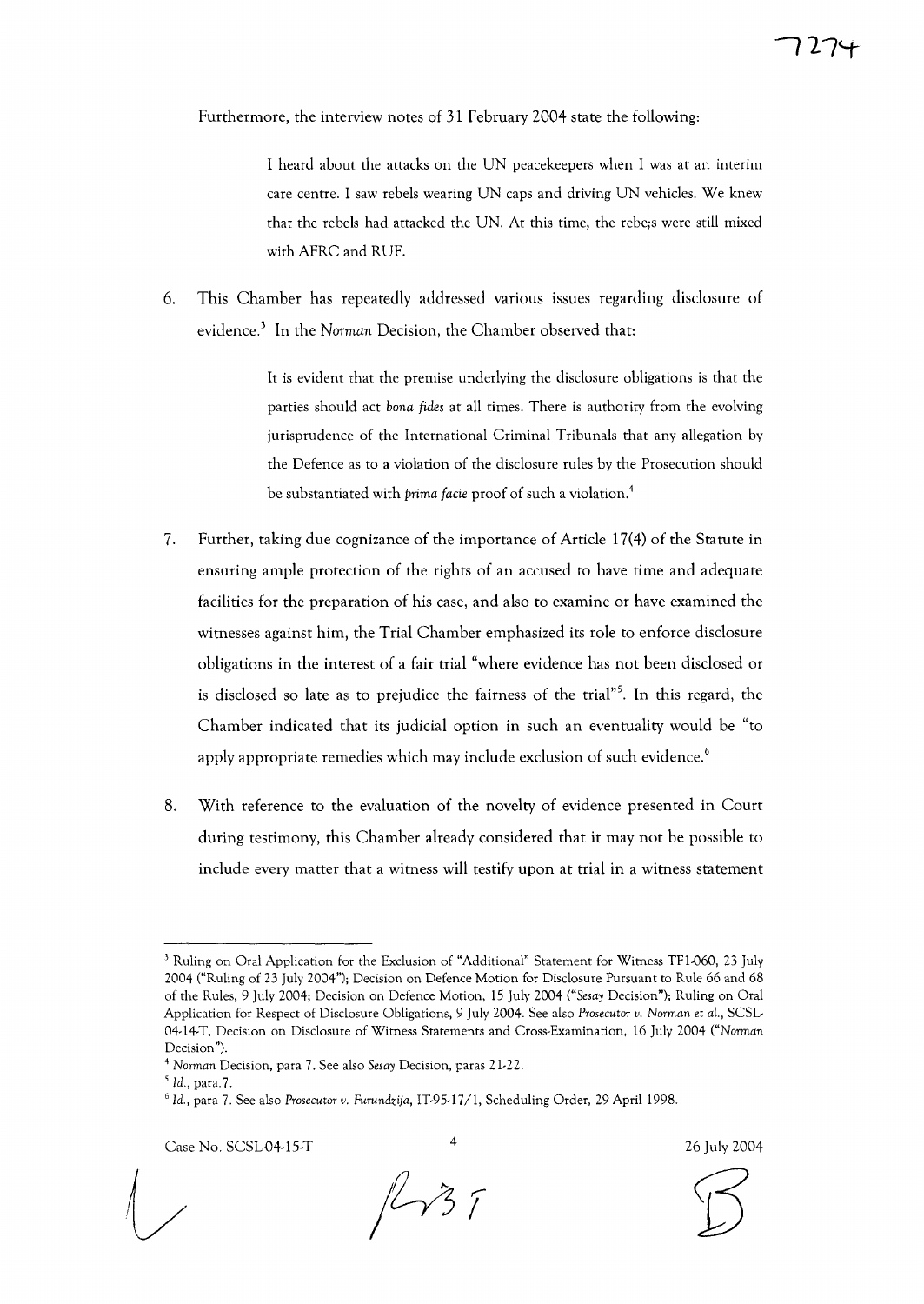of whichever nature. Pursuant to the principle of orality, witnesses shall be ideally heard directly in open court. In the *Norman* Decision, this Chamber held that:

> While there is a duty for the Prosecution to diligently disclose witness statements that identify matters that witnesses will testify about at trial, thereby providing the Defence with essential information for the preparation of its case, it is foreseeable that witnesses, by the very nature of oral testimony, will expand on matters mentioned in their witness statements, and respond more comprehensively to questions asked at trial.<sup>7</sup>

Where a witness has testified at trial to matters not directly or expressly contained in a witness statement, an opposing party might well wish to highlight any such discrepancy and further inquire on this point by means of cross-examination.

- 9. Further, an assessment of whether material disclosed or evidence adduced orally in court is new requires a comparative assessment of the allegedly new evidence, the original witness statement as well as the Indictment and the Pre-Trial Brief, combined with the period of notice to the Defence that the particular witness will testify on that event and the extent to which the alleged new evidence alters the evidence the Defence has already notice of. If the evidence is not new, but merely supplements evidence which has previously been disclosed in accordance with the Rules, it is then admissible.<sup>8</sup>
- 10. The Chamber has carefully reviewed the original statements of witness TFl-199, as well as the Indictment and the Prosecution's Pre-Trial Briefs,<sup>9</sup> in order to determine if there has been any breach in its disclosure obligations pursuant to Rule 66 by the Prosecution and if the allegations on the kidnapping of UNAMSIL personnel in Makeni amounts in the circumstances to new evidence.

Case No. SCSL-04-15-T 5 26 July 2004

*<sup>7</sup> Norman* Decision, para. 25.

<sup>8</sup> Ruling of 23 July 2004, para. 11. See also *Prosecutor v. Bagosora* et *aL,* Decision on Admissibility of Evidence of Witness DP, 18 November 2003, para. 6.

<sup>9</sup> Amended Consolidated Indictment, 13 May 2004; Prosecution Supplemental Pre-Trial Brief Pursuant to Order to OTP to File a Supplemental Pre-Trial Brief of 30th March as Amended by Order of 2 April 2004,21 April 2004. See also Prosecution Chart Indicating Documentary and Testimonial Evidence by Paragraphs of Consolidated Indictment Pursuant to Trial Chamber Order Dated 1 April 2004., 4 May 3004. See also Materials Filed Pursuant to Order to the Prosecution to File Disclosure Materials and Other Materials in Preparation for the Commencement of the Trial of 1 April, 2004, 26 April 2004, Cover Sheet 3 - Witness Summaries, p. 158.